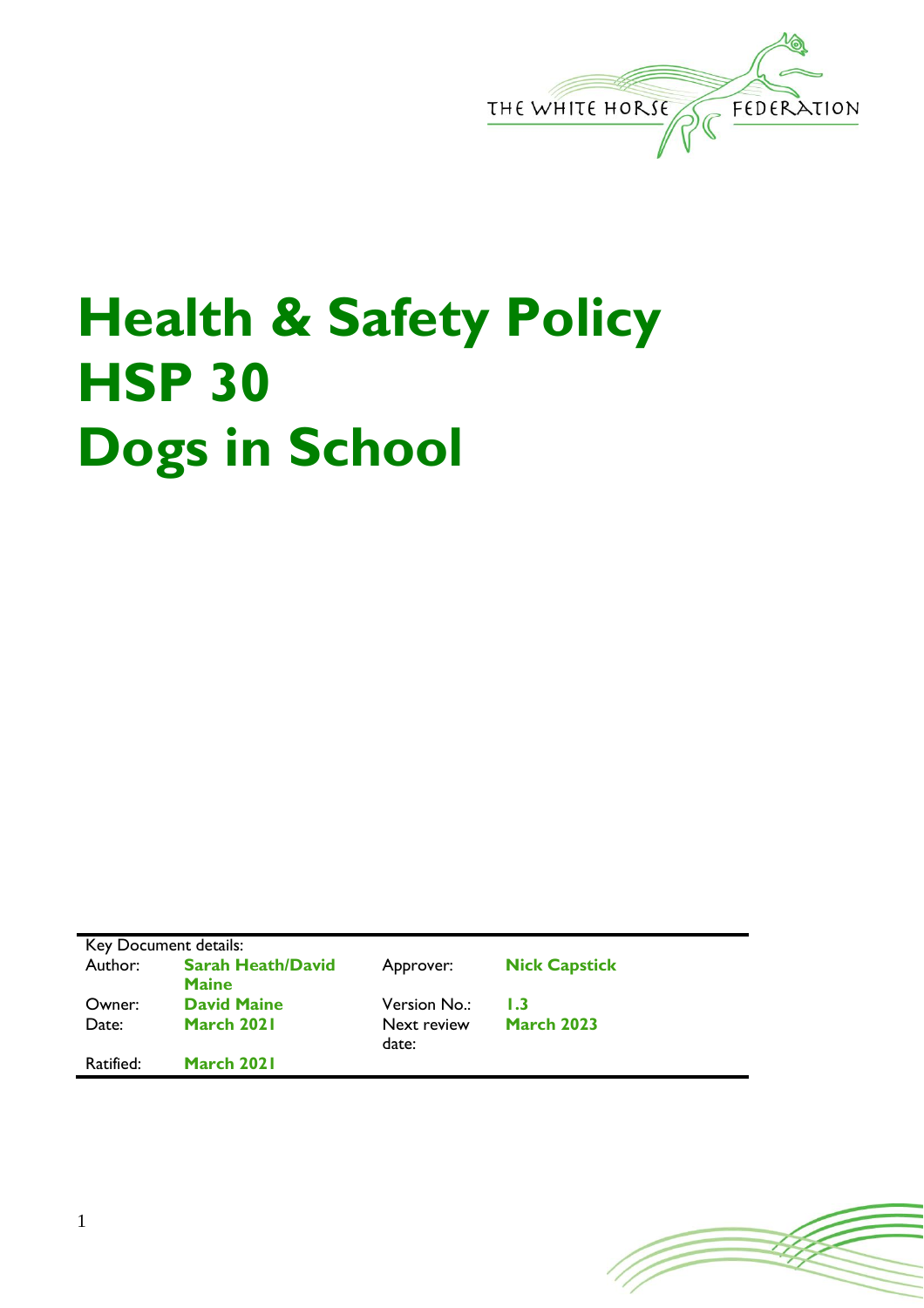

| <b>Title:</b>       | Dogs In School                                                                             |  |
|---------------------|--------------------------------------------------------------------------------------------|--|
| Author(s):          | Sarah Heath/David Maine                                                                    |  |
| Date:               | March 2021                                                                                 |  |
| <b>Review date:</b> | <b>March 2023</b>                                                                          |  |
| <b>Application:</b> | This policy applies equally to all The White Horse Federation (TWHF) employees             |  |
|                     | including agency or casual staff. It also applies to all premises where TWHF is either the |  |
|                     | 'employer' or is in control of the premises.                                               |  |

| <b>Definitions</b>    | For the purpose of this policy, the following definitions apply;                           |                                                                                            |  |  |
|-----------------------|--------------------------------------------------------------------------------------------|--------------------------------------------------------------------------------------------|--|--|
|                       | Dogs in School                                                                             | Any dog brought into a school or workplace environment or                                  |  |  |
|                       |                                                                                            | educational or social reasons                                                              |  |  |
|                       |                                                                                            |                                                                                            |  |  |
|                       | Authorisation                                                                              | All dogs being brought into schools or workplaces must be authorised                       |  |  |
|                       |                                                                                            | by the School Principal or Line Manager using HSF30.1                                      |  |  |
|                       |                                                                                            |                                                                                            |  |  |
| <b>Policy Aims</b>    |                                                                                            | This document details how The White Horse Federation (TWHF) ensures that dogs              |  |  |
|                       | brought into schools or workplaces are done so safely following a structured authorisation |                                                                                            |  |  |
|                       | process.                                                                                   |                                                                                            |  |  |
|                       |                                                                                            |                                                                                            |  |  |
|                       | TWHF recognises that there are both positive and negative aspects to having dogs in our    |                                                                                            |  |  |
|                       | schools and workplaces. A child's understanding of responsibility, empathy and nurturing   |                                                                                            |  |  |
|                       | can be increased through interaction with animals, but some children or members of staff   |                                                                                            |  |  |
|                       |                                                                                            | may suffer from allergies or phobias.                                                      |  |  |
|                       |                                                                                            |                                                                                            |  |  |
| <b>Policy</b>         |                                                                                            | TWHF is committed to ensuring, so far as is reasonably practicable, the health, safety and |  |  |
|                       | welfare of all its employees, and any other class of person who may work on, visit, or use |                                                                                            |  |  |
|                       | its premises, or who may be affected by its activities or services.                        |                                                                                            |  |  |
|                       |                                                                                            |                                                                                            |  |  |
|                       | Any dog being brought into a school or workplace environment, must be approved by the      |                                                                                            |  |  |
|                       | School Principal or Line Manager following the correct request and authorisation process.  |                                                                                            |  |  |
|                       |                                                                                            |                                                                                            |  |  |
| <b>Risk</b>           | Injury or illness caused by unmanaged dogs in schools or workplace environments.           |                                                                                            |  |  |
|                       |                                                                                            |                                                                                            |  |  |
| <b>Responsibility</b> |                                                                                            | This responsibility must be discharged primarily at the line management/operational level. |  |  |
|                       |                                                                                            |                                                                                            |  |  |

| <b>Roles &amp; Responsibilities</b>                                  |
|----------------------------------------------------------------------|
| Roles and responsibilities are defined in HSP 2 Organisation.        |
| Any specific actions are detailed in the arrangements section below. |
|                                                                      |
| Service animals                                                      |

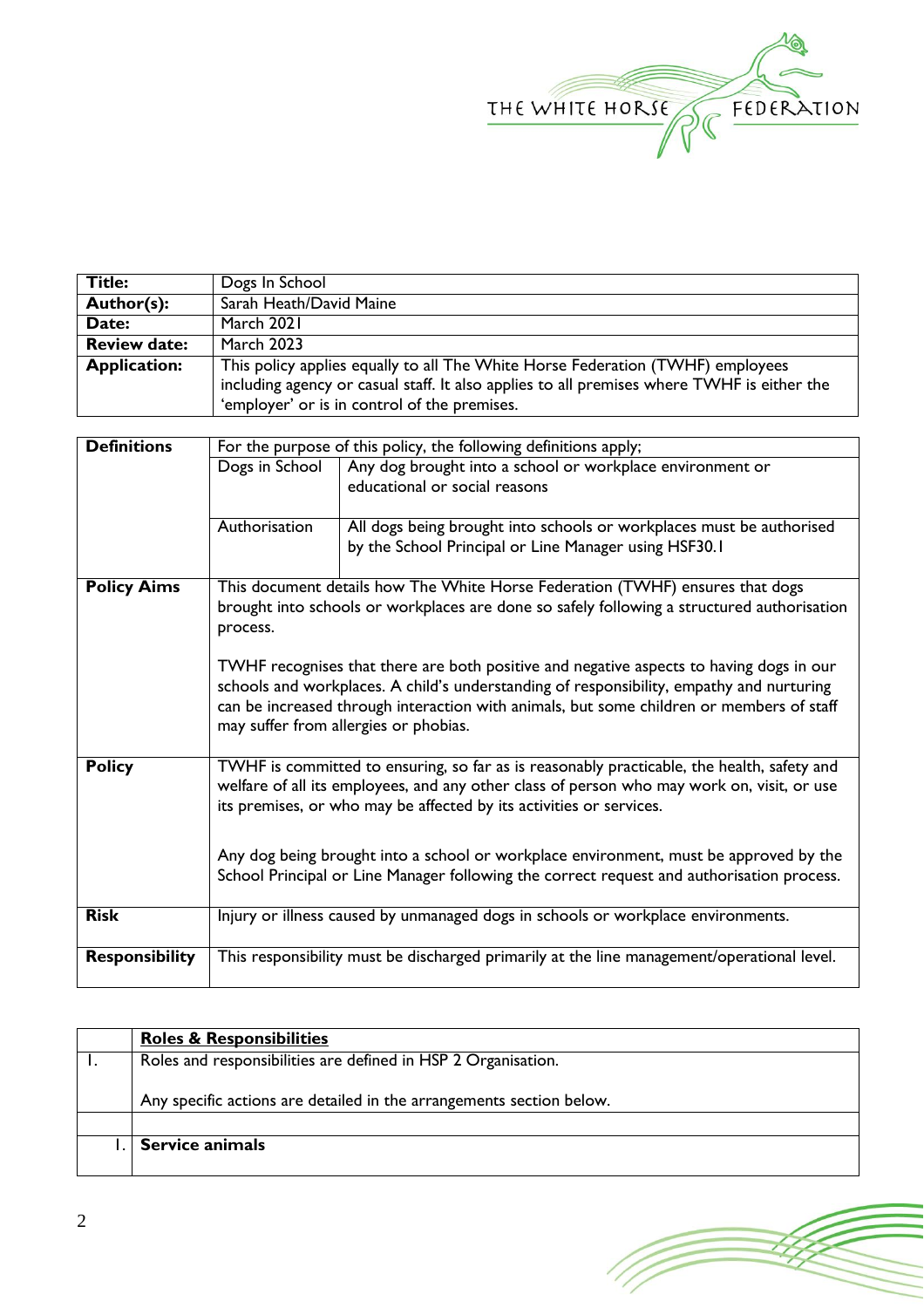

| The policy does not prohibit service animals. In accordance with the Equality Act 2010, reasonable<br>adjustments must be made by TWHF to accommodate any request to bring assistance animals onto<br>TWHF schools/workplaces. They must be allowed to move freely with their owners and alternative<br>arrangements should only be applied to assistance animals where their presence poses a significant<br>risk to health or safety (food preparation or storage areas, allergies, phobias etc).                                                                                                           |  |  |
|---------------------------------------------------------------------------------------------------------------------------------------------------------------------------------------------------------------------------------------------------------------------------------------------------------------------------------------------------------------------------------------------------------------------------------------------------------------------------------------------------------------------------------------------------------------------------------------------------------------|--|--|
| <b>Therapy Dogs</b>                                                                                                                                                                                                                                                                                                                                                                                                                                                                                                                                                                                           |  |  |
| Where a registered therapy dog is brought into a TWHF school for therapy purposes (such as the<br>'read2dogs scheme'), the Pets as Therapy programme certificate must be provided and a copy<br>retained by the Principal of the school.                                                                                                                                                                                                                                                                                                                                                                      |  |  |
| <b>Principal/Line Manager responsibilities</b><br>$\overline{3}$ .                                                                                                                                                                                                                                                                                                                                                                                                                                                                                                                                            |  |  |
| The Principal or Line Manager has overall responsibility for handling requests to allow a dog to be<br>brought into a school or workplace, conducting risk assessments and deciding whether the individual<br>school/workplace is an appropriate environment for a dog. It is the Principal/Line Manager's<br>responsibility to ensure that measures have been put in place to keep the dog away from any pupils or<br>members of staff who object to the dog. A sign should be made visible in the reception area, to alert<br>visitors of the dog's presence and parents should be notified within schools. |  |  |
| Dog owner responsibilities                                                                                                                                                                                                                                                                                                                                                                                                                                                                                                                                                                                    |  |  |
| The dog owner must complete a request form and provide proof of the dog's up to date vaccination<br>record and appropriate insurance certificate to their Principal/Line Manager.                                                                                                                                                                                                                                                                                                                                                                                                                             |  |  |
| The responsibilities outlined in the request form include:                                                                                                                                                                                                                                                                                                                                                                                                                                                                                                                                                    |  |  |
| Before allowing a dog into school on a regular basis, it will be assessed by a Certified Clinical<br>Animal Behaviourist (CCAB)                                                                                                                                                                                                                                                                                                                                                                                                                                                                               |  |  |
| Dog owners should familiarise themselves with the Dogs Trust Guidance HSG 30.2.<br>$\bullet$<br>The Dogs in School risk assessment GRA 30.1 shall be completed and reviewed by the<br>Principal/Line Manager prior to the dog being allowed in school.                                                                                                                                                                                                                                                                                                                                                        |  |  |
| The dog must be personally insured to include liability cover - any liability claim against the<br>dog will sit firmly with the owner. Check with your insurer as you may need to insure them<br>as a working dog.                                                                                                                                                                                                                                                                                                                                                                                            |  |  |
| The dog must be appropriately vaccinated, free of parasites healthy and not in season<br>٠                                                                                                                                                                                                                                                                                                                                                                                                                                                                                                                    |  |  |
| The dog should be clean, regularly groomed and have claws trimmed                                                                                                                                                                                                                                                                                                                                                                                                                                                                                                                                             |  |  |
| The dog must always wear a collar, detailing your name and contact details and any other<br>legal requirements in the keeping of animals should be met (The Control of Dogs Order<br>1992)                                                                                                                                                                                                                                                                                                                                                                                                                    |  |  |
| The owner is responsible for ensuring the dog does not come into contact with any pupils or<br>$\bullet$<br>employees who have objected to its presence                                                                                                                                                                                                                                                                                                                                                                                                                                                       |  |  |
| The dog must be under your control at all times - either restrained by a leash or secured in<br>٠<br>an appropriate area – it will not be allowed to roam freely in corridors, classrooms etc.                                                                                                                                                                                                                                                                                                                                                                                                                |  |  |
| The dog must never be left alone with pupils - the owner must be present at all times                                                                                                                                                                                                                                                                                                                                                                                                                                                                                                                         |  |  |
| The owner is responsible for immediately disposing of faecal matter in a proper and safe way                                                                                                                                                                                                                                                                                                                                                                                                                                                                                                                  |  |  |
| The welfare of the dog should be taken into account at all times - this includes ensuring the<br>temperature/environment is suitable, that the dog can retreat to a quiet safe place when                                                                                                                                                                                                                                                                                                                                                                                                                     |  |  |
|                                                                                                                                                                                                                                                                                                                                                                                                                                                                                                                                                                                                               |  |  |

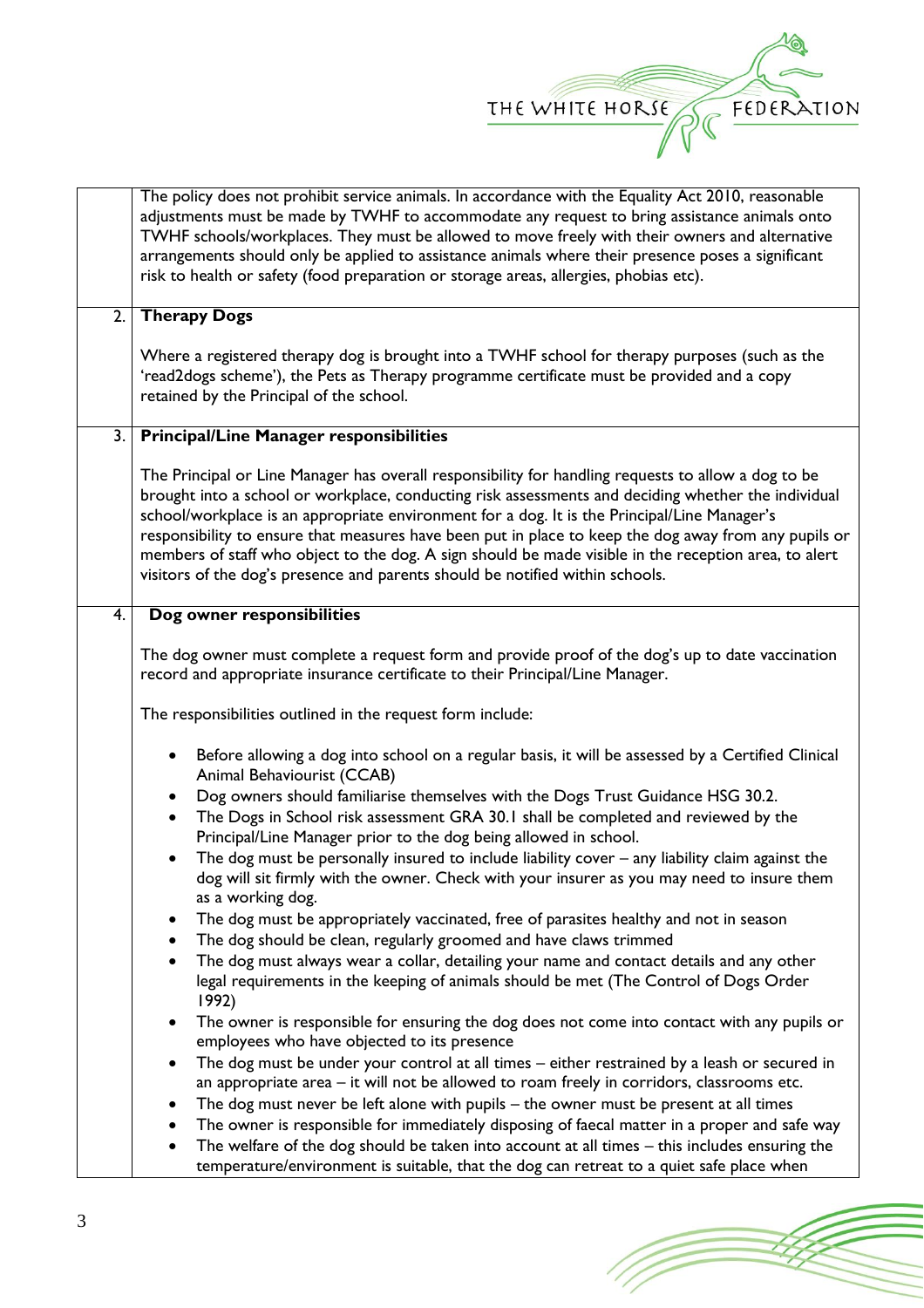

|    | needed, fresh water is available, the dog has access to outside areas, receives regular breaks,                                                                       |  |  |
|----|-----------------------------------------------------------------------------------------------------------------------------------------------------------------------|--|--|
|    | and is not kept in confined spaces or in your car (The Animal Welfare Act 2006)                                                                                       |  |  |
|    | The dog should be mature, housebroken, well trained and must not cause a nuisance to<br>$\bullet$<br>others (no excessive barking, offensive smells, jumping up etc.) |  |  |
|    | The dog will not be allowed into areas where food is prepared/served or into the toilets<br>$\bullet$                                                                 |  |  |
|    | he owner should monitor the dog's body language at all times and must ensure that large                                                                               |  |  |
|    | groups of children do not surround the dog, as this may cause the dog to become agitated or                                                                           |  |  |
|    | nervous                                                                                                                                                               |  |  |
|    | • The owner must accept full responsibility for any damage or injury caused by your dog                                                                               |  |  |
|    | If the dog owner fails to meet any of these responsibilities, they will be asked to take their dog home                                                               |  |  |
|    | and will not be given permission for the dog to accompany them to school again.                                                                                       |  |  |
|    | Once a Principal/Manager receives a completed HSF 30.1 Dogs in School Request Form, they should                                                                       |  |  |
|    | follow HSG 30.1 Dogs in School Authorisation Process.                                                                                                                 |  |  |
| 5. | <b>Incidents procedure</b>                                                                                                                                            |  |  |
|    |                                                                                                                                                                       |  |  |
|    | In the event of an aggressive incident or bite occurring (even playfully), the parents of the pupil<br>concerned will be contacted immediately.                       |  |  |
|    |                                                                                                                                                                       |  |  |
|    | If there is a wound, it should be cleaned with a sterile, non-sticky dressing and appropriate medical                                                                 |  |  |
|    | attention will be given.                                                                                                                                              |  |  |
|    |                                                                                                                                                                       |  |  |
|    | An accident/incident form (HSF 5.1) should be recorded and reported, which will be reviewed by the                                                                    |  |  |
|    | Principal or Line Manager and sent to the Health and Safety Manager.                                                                                                  |  |  |
|    | A full investigation will take place and the suitability of having the dog at work will be reassessed.                                                                |  |  |
|    |                                                                                                                                                                       |  |  |
| 6. | <b>Complaints procedure</b>                                                                                                                                           |  |  |
|    | If an employee has concerns resulting from a dog at school or work, they are encouraged to talk to                                                                    |  |  |
|    | the dog's owner in the first instance. If this does not resolve the issue, they should raise their                                                                    |  |  |
|    | concerns with their Line Manager/School Principal. Should the issue remain unresolved, a grievance                                                                    |  |  |
|    | should be raised in line with the usual grievance procedure.                                                                                                          |  |  |
|    |                                                                                                                                                                       |  |  |
| 7. | <b>Limitations of this Policy</b>                                                                                                                                     |  |  |
|    | The policy cannot anticipate all eventualities; therefore professional judgement should be used to                                                                    |  |  |
|    | identify the appropriate course of action needed to protect those who are vulnerable and/or at risk.                                                                  |  |  |
|    | This judgement should derive from multi-disciplinary team discussion rather than any one individual                                                                   |  |  |
|    | where possible.                                                                                                                                                       |  |  |
| 8. | <b>Appendices</b>                                                                                                                                                     |  |  |
|    |                                                                                                                                                                       |  |  |
|    | I. HSF 30.1 Dogs in School Request Form                                                                                                                               |  |  |
|    | 2. HSG 30.1 Dogs in School Authorisation Process                                                                                                                      |  |  |
|    | 3. HSG 30.2 Dogs Trust Guidance                                                                                                                                       |  |  |
|    | 4. GRA 30.1 Dogs in School/Work                                                                                                                                       |  |  |
|    |                                                                                                                                                                       |  |  |